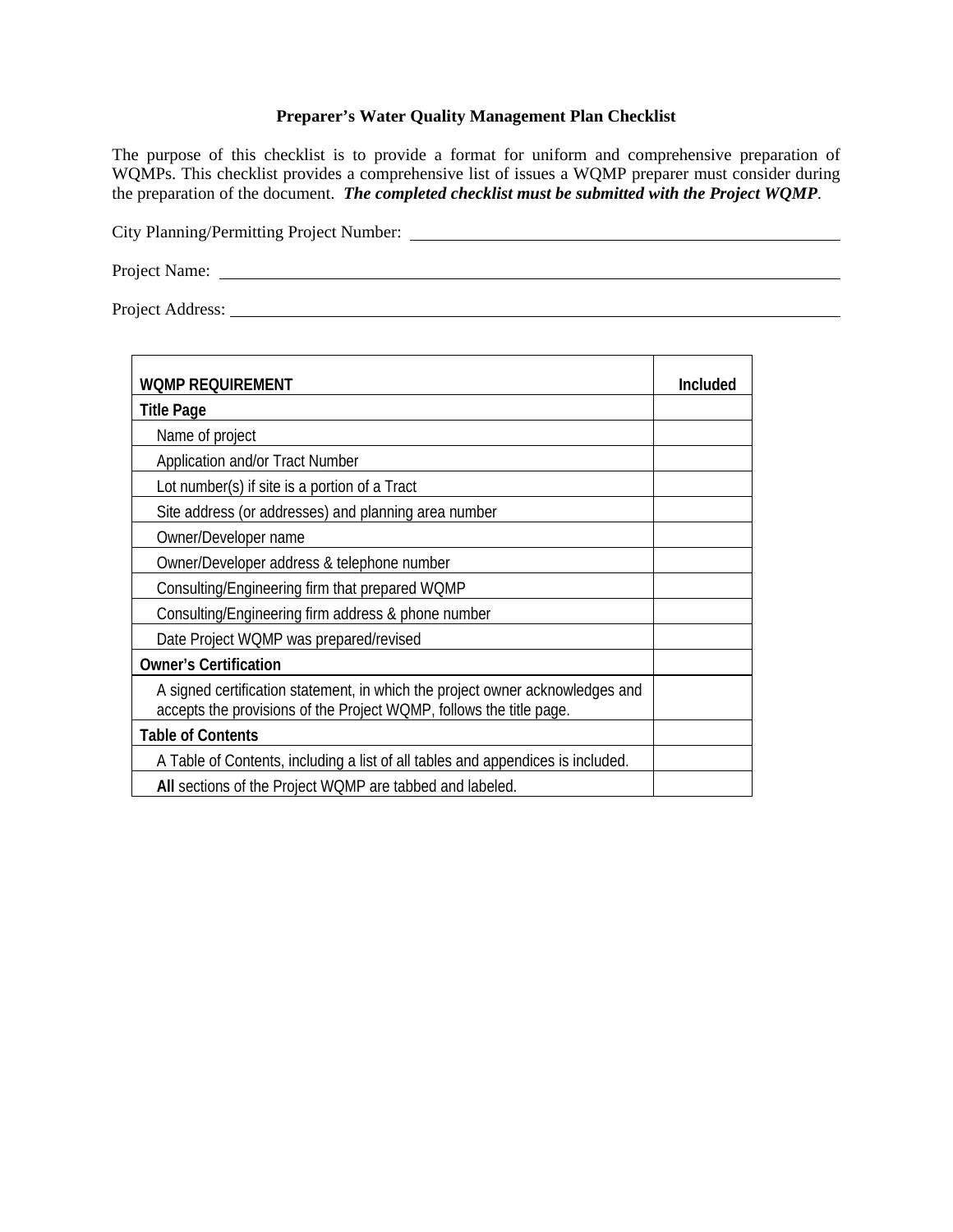| <b>WQMP Requirement</b>                                                                                                                                                                                                                                                        | Page<br>Number <sup>1</sup> | N/A |
|--------------------------------------------------------------------------------------------------------------------------------------------------------------------------------------------------------------------------------------------------------------------------------|-----------------------------|-----|
| Section I, Permit Numbers and Conditions of Approval                                                                                                                                                                                                                           |                             |     |
| Lists the Discretionary Permit(s).                                                                                                                                                                                                                                             |                             |     |
| The lot & tract/parcel map number describing the subject property.                                                                                                                                                                                                             |                             |     |
| Lists, verbatim, the Water Quality Conditions, including the condition requiring<br>preparation of a Project WQMP, if applicable.                                                                                                                                              |                             |     |
| Section II, Project Description                                                                                                                                                                                                                                                |                             |     |
| For All Projects:                                                                                                                                                                                                                                                              |                             |     |
| Identifies planning area or community name.                                                                                                                                                                                                                                    |                             |     |
| Includes Project size to the nearest tenth acre, including buildings and any related<br>improvements and landscaping.                                                                                                                                                          |                             |     |
| Describes all paved areas, including the type and location of parking and portion of<br>the site on which parking is located.                                                                                                                                                  |                             |     |
| Describes all landscaped areas.                                                                                                                                                                                                                                                |                             |     |
| Clearly describes each of the types of facilities included in the project and the<br>activities that will be conducted once the project is completed.                                                                                                                          |                             |     |
| Identifies what kinds of materials will be used and/or stored and where.                                                                                                                                                                                                       |                             |     |
| Describes how and where materials will be delivered.                                                                                                                                                                                                                           |                             |     |
| Identifies what kinds of wastes will be generated.                                                                                                                                                                                                                             |                             |     |
| Identifies the potential stormwater or urban runoff pollutants reasonably anticipated<br>to be associated with the project.                                                                                                                                                    |                             |     |
| Identifies the activities (including materials/waste storage and/or handling) that will<br>occur or be conducted outdoors and the associated areas that will be exposed to<br>precipitation, storm water runoff, or authorized non-storm water discharges.                     |                             |     |
| Describes activities or equipment that may generate dust and particulates as will as<br>the area that would be impacted by the dust or particulates.                                                                                                                           |                             |     |
| Describes ownership of all portions of project and site. Will any infrastructure<br>transfer to public agencies (City, County, Caltrans, etc.)? Will a homeowners or<br>property owners association be formed? Will the association be involved in long-<br>term maintenance?  |                             |     |
| If the Project will rely on a homeowner's or property owner's association to<br>implement or maintain BMPs, provides the legal name of the association and<br>specifically describes the conditions or circumstances that will ensure the<br>establishment of the association. |                             |     |

<span id="page-1-0"></span><sup>&</sup>lt;sup>1</sup> Indicate the page number where the information is located in the WQMP. If the information is not applicable to the site, check the N/A box.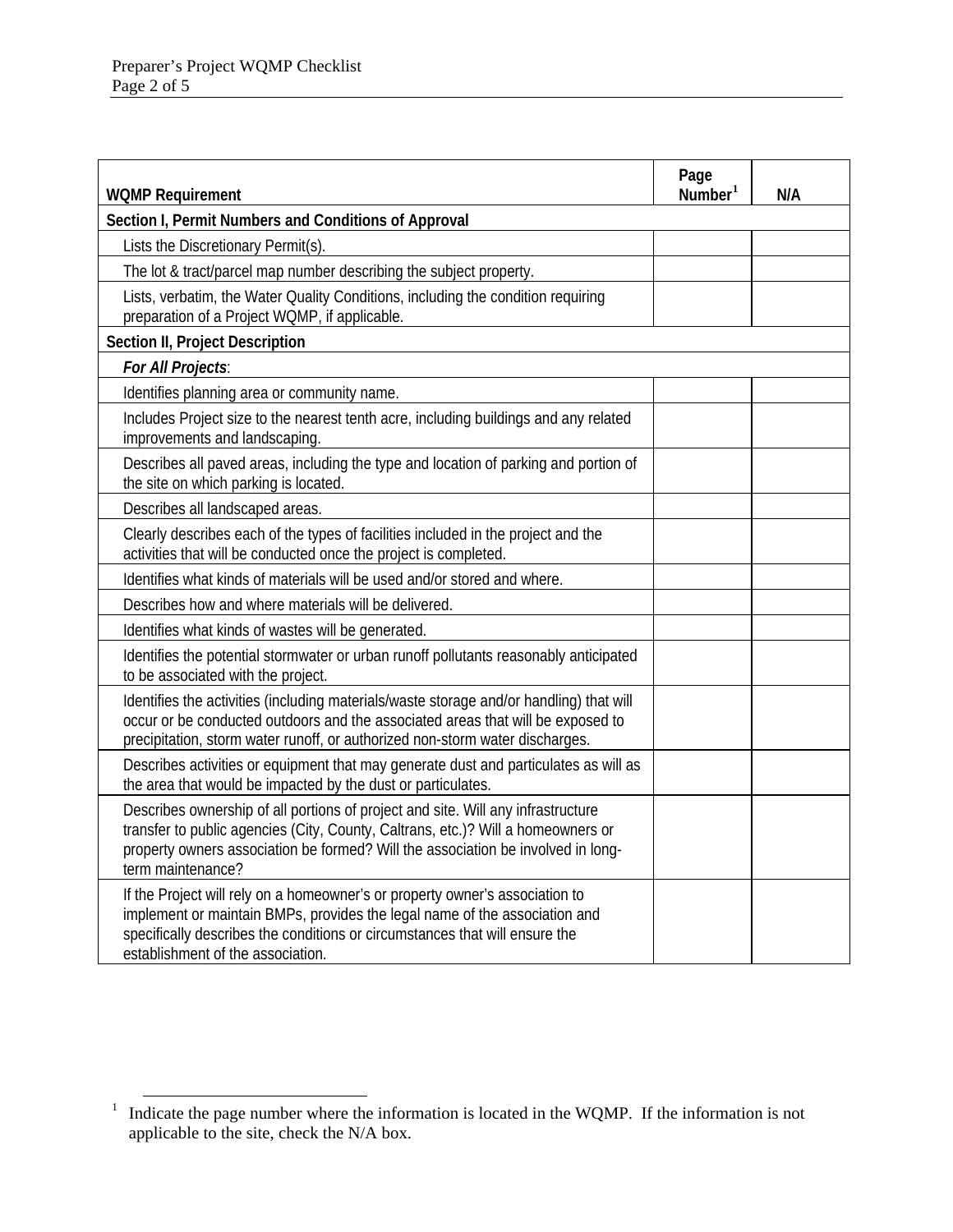| <b>WQMP Requirement</b>                                                                                                                                                                                                 | Page<br>Number <sup>2</sup> | N/A |
|-------------------------------------------------------------------------------------------------------------------------------------------------------------------------------------------------------------------------|-----------------------------|-----|
| For Commercial and Industrial Projects:                                                                                                                                                                                 |                             |     |
| Provides Standard Industrial Classification (SIC) Code which best describes the<br>facilities operations?                                                                                                               |                             |     |
| Describes the type of use (or uses) for each building or tenant space                                                                                                                                                   |                             |     |
| Specifies the location(s) for each type of food preparation, cooking, and eating areas.                                                                                                                                 |                             |     |
| Describes delivery areas and loading docks (specify location and design and if below<br>grade and types of materials expected to be stored).                                                                            |                             |     |
| Specifies type(s) of materials expected to be delivered.                                                                                                                                                                |                             |     |
| Describes outdoor materials storage areas (describe and depict location(s), specify<br>type(s) of materials expected to be stored).                                                                                     |                             |     |
| Describes activities that will be routinely conducted outdoors                                                                                                                                                          |                             |     |
| Describes any activities associated with equipment or vehicle maintenance and<br>repair, including washing or cleaning. Indicates number of service bays or number of<br>fueling islands/fuel pumps, if applicable.     |                             |     |
| <b>For Residential Projects</b>                                                                                                                                                                                         |                             |     |
| Range of lot and home sizes, number of attached versus detached units, etc.                                                                                                                                             |                             |     |
| Describes all community facilities such as, laundry, car wash, swimming pools,<br>Jacuzzi, parks, open spaces, tot lots, etc and any maintenance issues related to<br>them.                                             |                             |     |
| Section III, Site Description                                                                                                                                                                                           |                             |     |
| Describes project area and surrounding planning areas in sufficient detail to allow<br>project location to be plotted on a base map.                                                                                    |                             |     |
| Provides site address and site size to nearest tenth acre.                                                                                                                                                              |                             |     |
| Identifies the zoning or land use designation.                                                                                                                                                                          |                             |     |
| Identifies soil types and the quantity and percentage of pervious and impervious<br>surface for pre-project and project conditions.                                                                                     |                             |     |
| Describes pre-project site drainage and how it ties into drainage of surrounding or<br>adjacent areas and describes how planned project drainage and how it will tie into<br>drainage of surrounding or adjacent areas. |                             |     |
| Identifies the watershed in which the project is located.                                                                                                                                                               |                             |     |
| Identifies the downstream receiving waters.                                                                                                                                                                             |                             |     |
| Identifies known water quality impairments (e.g., 303(d) List).                                                                                                                                                         |                             |     |
| Identifies applicable Total Maximum Daily Loads (TMDLs).                                                                                                                                                                |                             |     |
| Identifies hydrologic conditions of concern, if any.                                                                                                                                                                    |                             |     |
| Identifies known Environmentally Sensitive Areas (ESAs) and Areas of Special<br>Biological Significance (ASBSs) within the vicinity and their proximity to the Project.                                                 |                             |     |

<span id="page-2-0"></span><sup>&</sup>lt;sup>2</sup> Indicate the page number where the information is located in the WQMP. If the information is not applicable to the site, check the N/A box.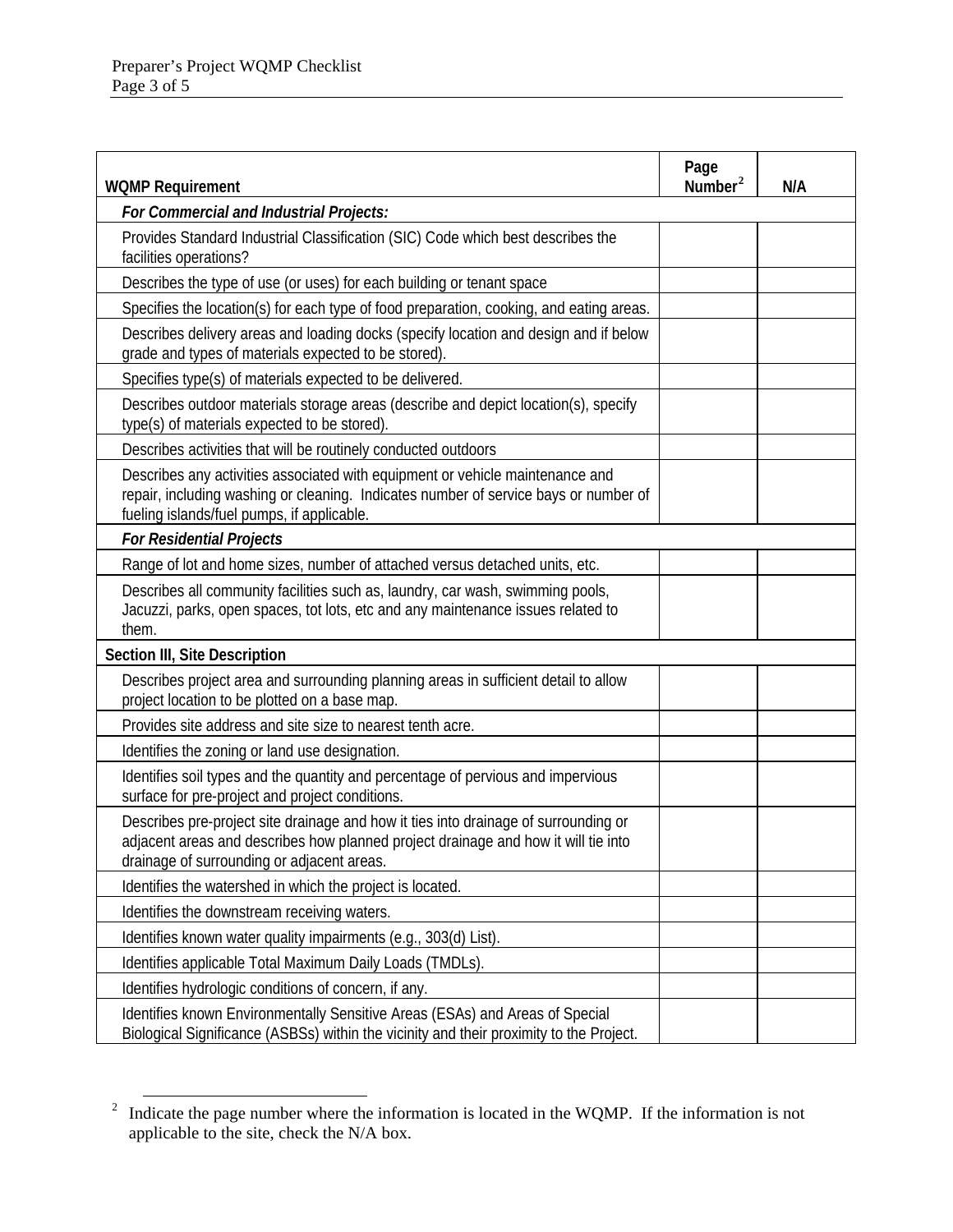| <b>WQMP Requirement</b>                                                                                                                                                                                              | Page<br>Number <sup>3</sup> | N/A |
|----------------------------------------------------------------------------------------------------------------------------------------------------------------------------------------------------------------------|-----------------------------|-----|
| Section IV, Best Management Practices                                                                                                                                                                                |                             |     |
| Includes narrative describing how Site Design concepts were considered and<br>incorporated into project plans.                                                                                                       |                             |     |
| Lists and describes all Routine Source Control BMPs (Non-structural and Structural).                                                                                                                                 |                             |     |
| Describes the implementation frequency and identifies the entity or party responsible<br>for implementation of each Non-Structural BMP.                                                                              |                             |     |
| Describes the operations, inspection and maintenance frequency, inspection criteria<br>and the entity or party responsible for operations, inspections and maintenance of<br>each Structural BMP.                    |                             |     |
| If applicable Routine Source Control BMPs were not included, was a reasonable<br>explanation provided?                                                                                                               |                             |     |
| Lists and describes appropriate Treatment Control BMPs including location, design<br>criteria (SQDF or SQDV), maintenance procedures and frequency, and the<br>responsible entity or party.                          |                             |     |
| Section V, Implementation, Maintenance, and Inspection Responsibility for BMPs                                                                                                                                       |                             |     |
| Describes the long-term implementation, maintenance, and inspection of all source<br>control BMPs and all Treatment Control BMPs, including frequency and/or schedule,<br>in an O & M Plan.                          |                             |     |
| Has an appropriate method of funding long term implementation, maintenance, and<br>inspection been identified?                                                                                                       |                             |     |
| If ownership of the Treatment Control BMPs will be transferred to a public agency,<br>does the WQMP include an attachment indicating the public agency's intent to<br>accept the Treatment Control BMPs as designed? |                             |     |

<span id="page-3-0"></span><sup>&</sup>lt;sup>3</sup> Indicate the page number where the information is located in the WQMP. If the information is not applicable to the site, check the N/A box.